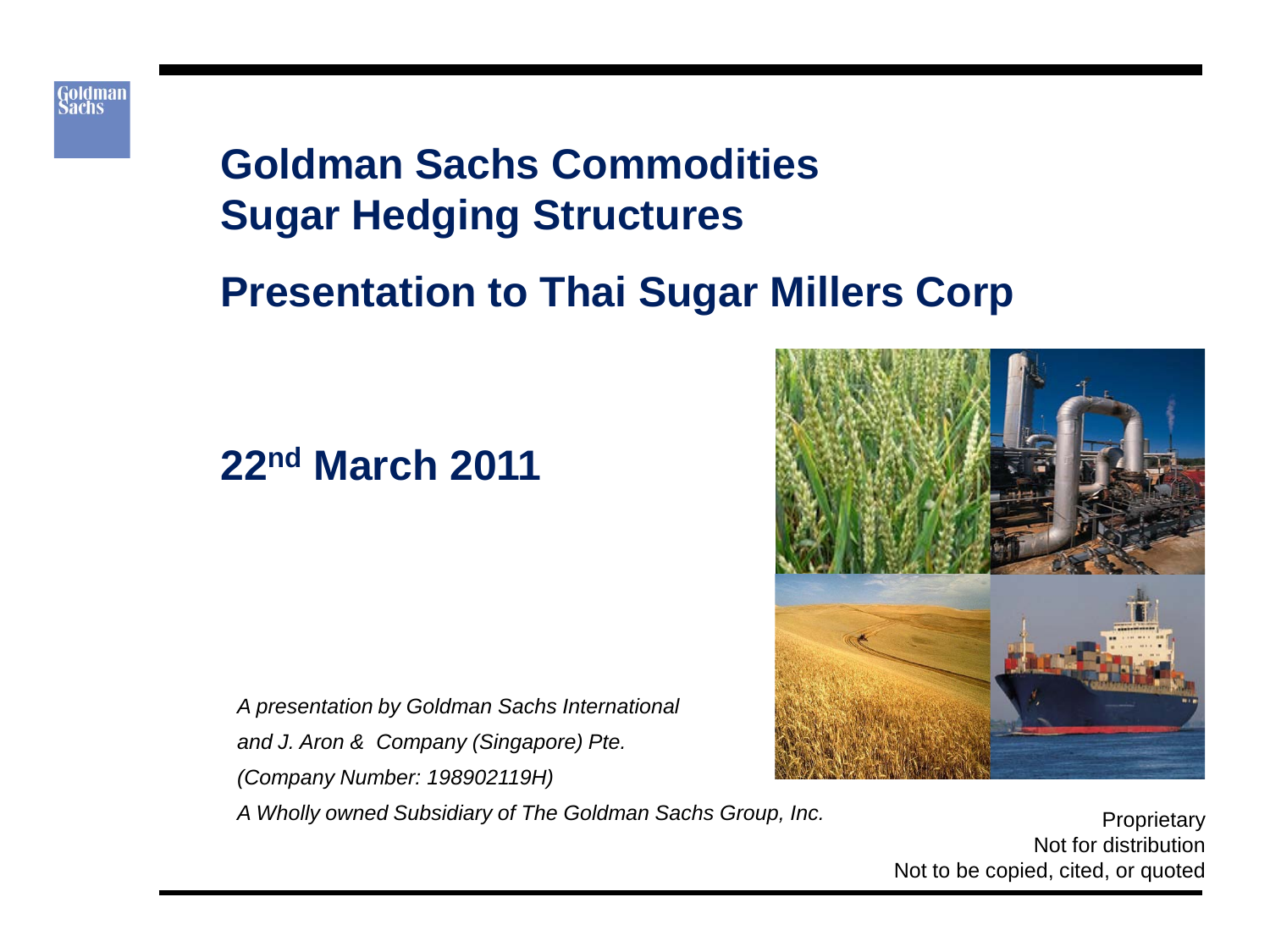

- 1. Sugar Market update / forecast
- 2. Brief derivative history and basic OTC
- 3. Benefit of OTC over ETD
- 4. Raw sugar structures, examples
- 5. New product White premium structure
- 6. Role in the physical market
- 7. Q&A

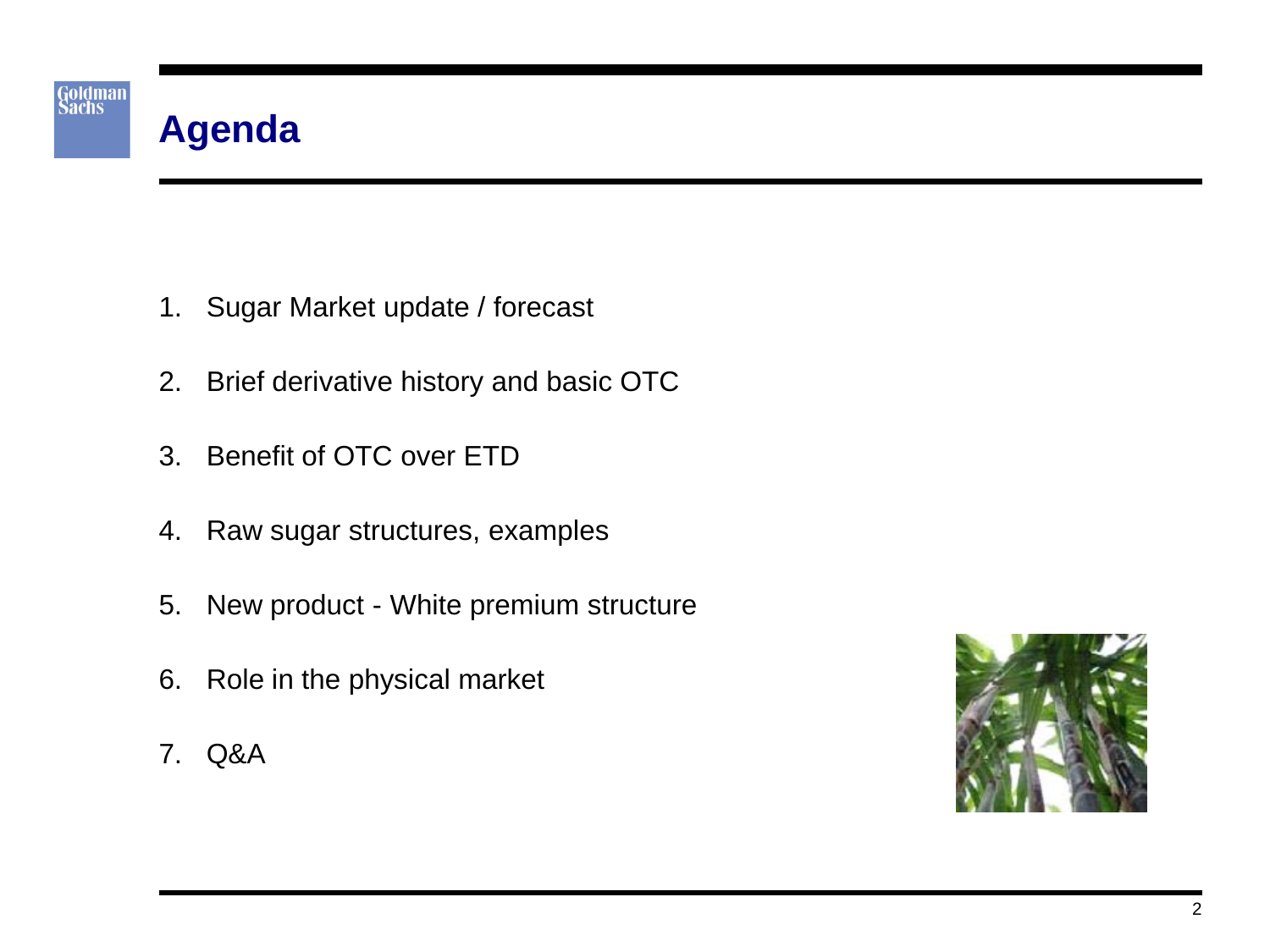## **World sugar market**

Goldman<br>Sachs



World sugar production, consumption and net surplus or deficit on Oct / Sep market year basis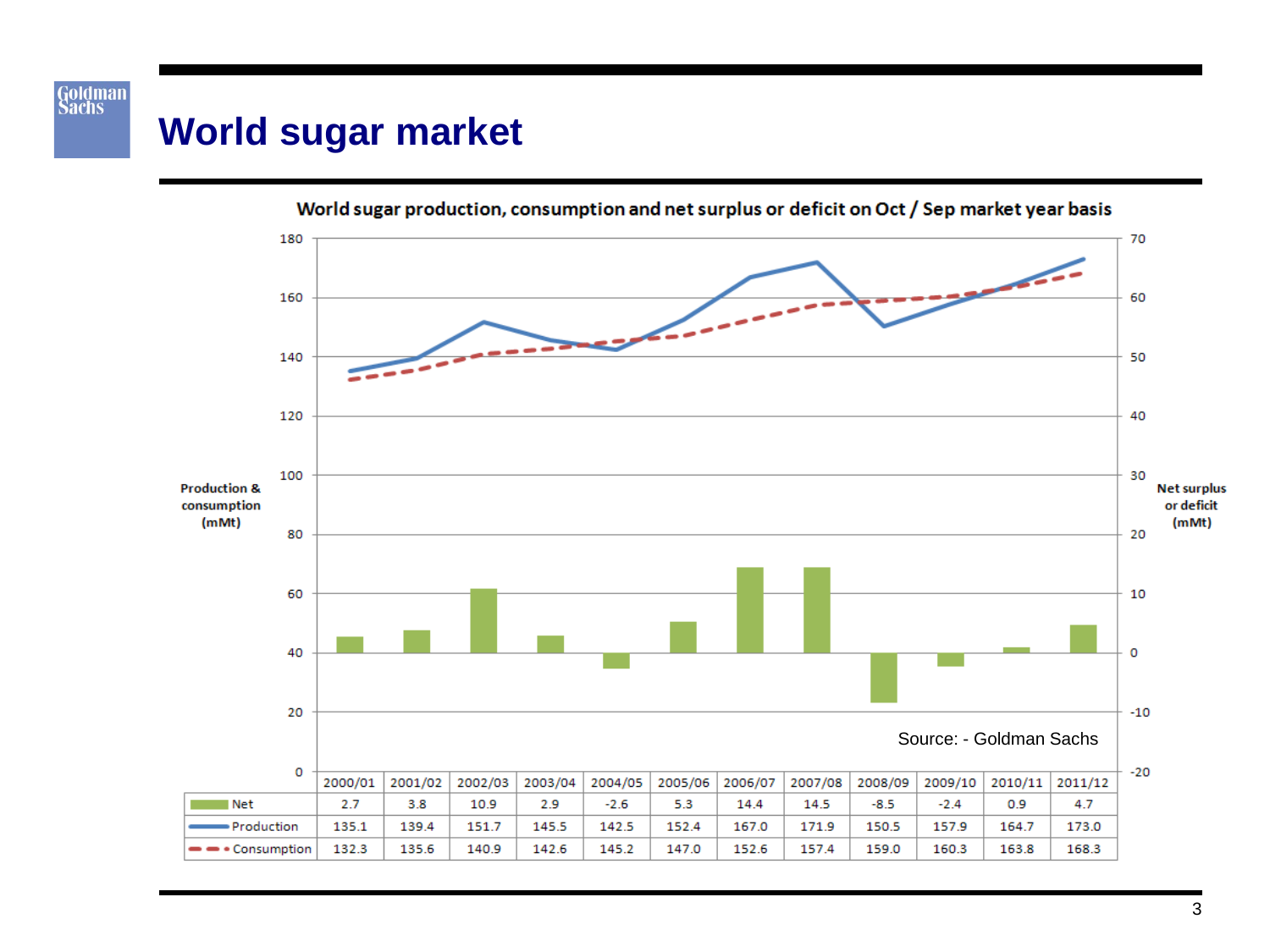# **Far East sugar market**

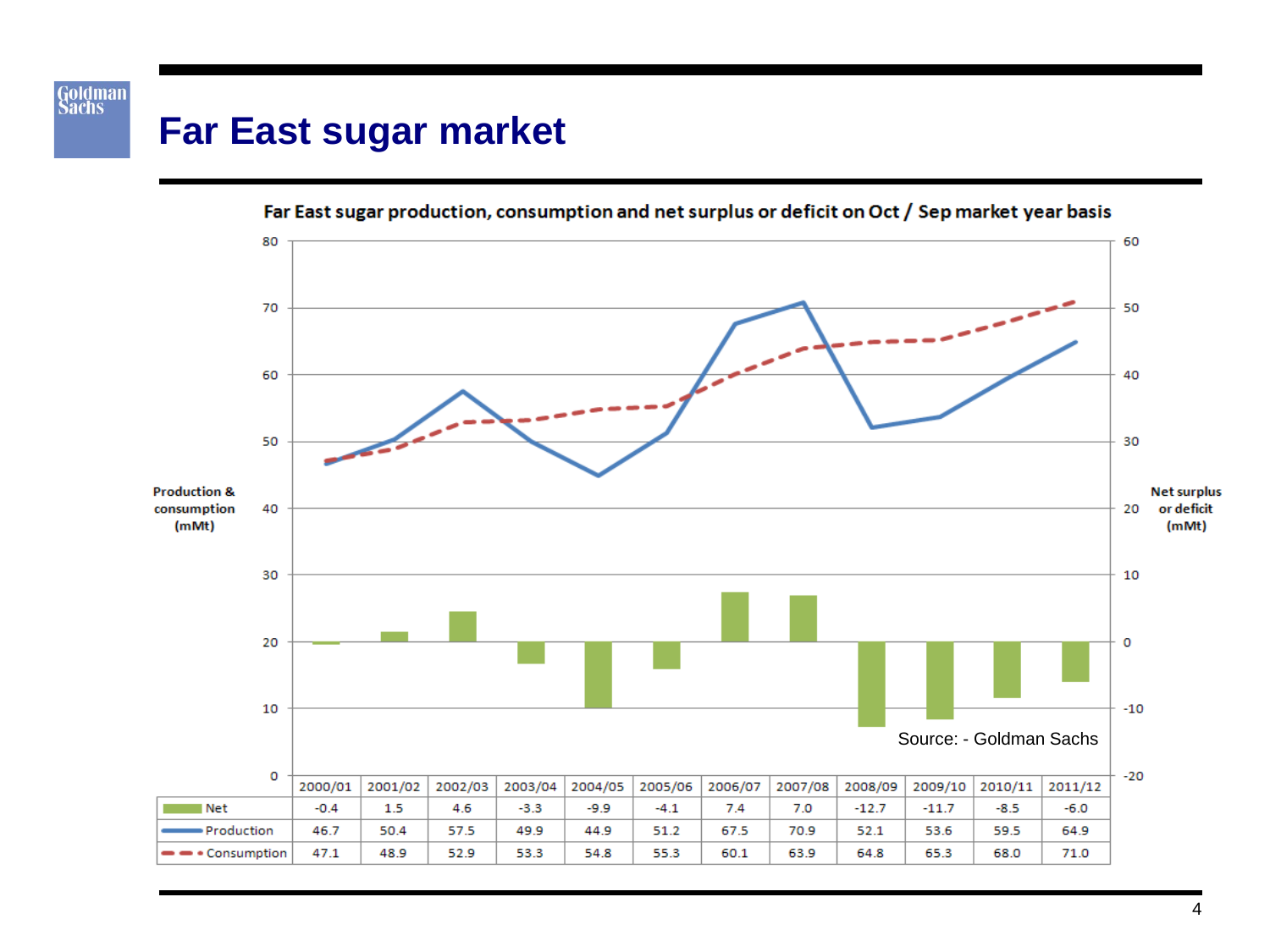# **History of commodity derivatives**

- **Exchange futures** have developed over 150 years
- $\triangleright$  Developed as vehicles for hedging and risk management, so that people can avoid exposure if that is not their choice. "Regret all or nothing"
- $\triangleright$  Being "conservative", and a firms approach to hedging
- $\triangleright$  Exchange margin calls Initial and daily variation
- Liquidity Ok in short dates but not so in longer dates *see next slide for options illustration*
- **OTC Agri market** has been around for less than 10 years.
- $\triangleright$  In response to participants looking for:
	- $\triangleright$  Liquidity both relative to futures and from a cash flow (credit) perspective
	- $\triangleright$  Price enhancement and longer dates
	- $\triangleright$  More practical tailored terms and conditions (admin and credit)
	- $\triangleright$  Suits 'lumpy' producer cash flows
- $\triangleright$  Mainly used by Brazilian and Australian sugar industry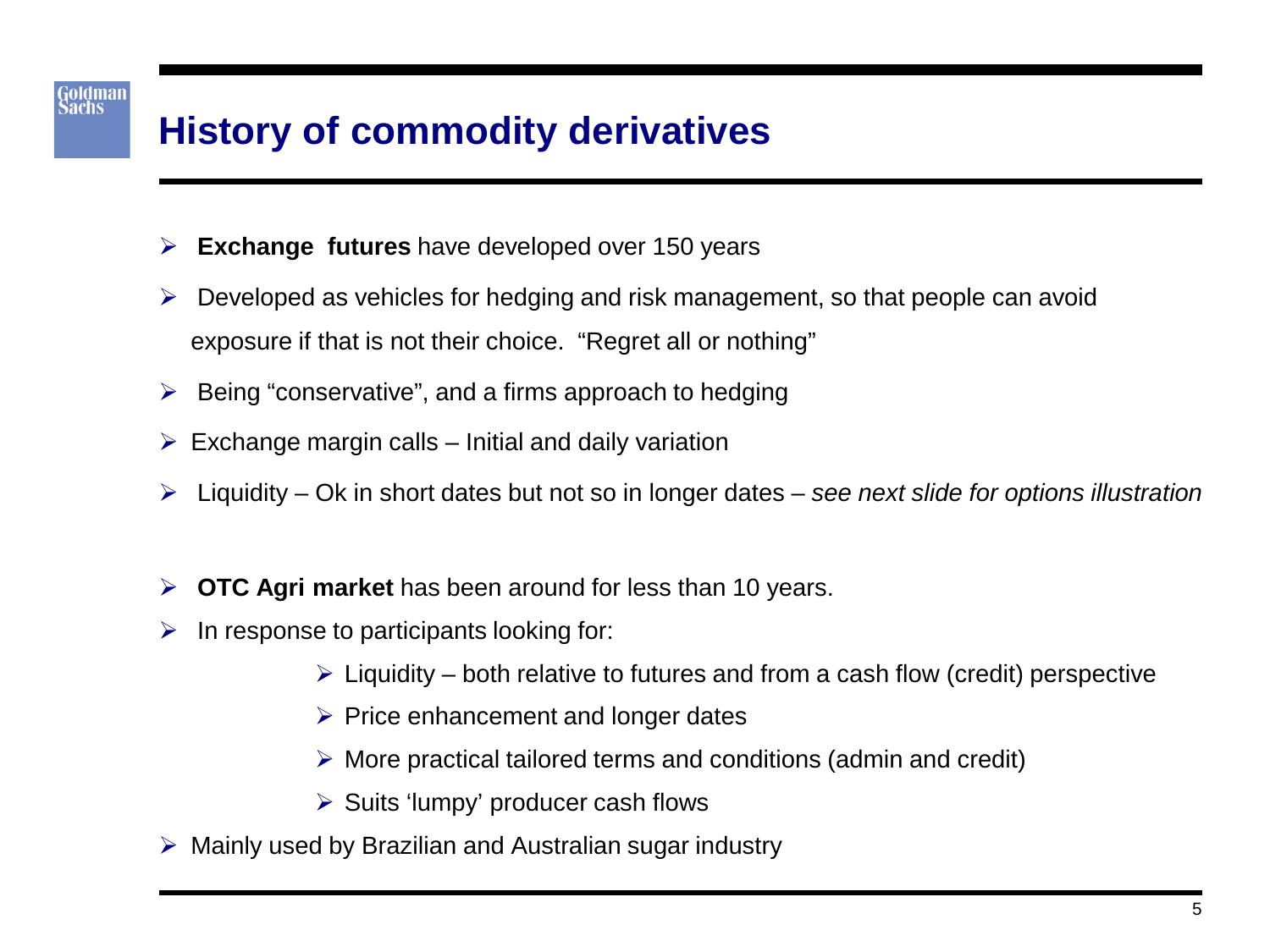#### Goldman<br>Sachs

## **Issues specific to Thailand**

#### **▶ USD transfers issue**

- $\triangleright$  Bank of Thailand restricts transfers. Transfers may be needed to service margin / collateral requirements.
- Possible solutions:
	- *1. Seek approval from Bank of Thailand*
	- *2. EFS or AA settle into a merchants account or physical*
	- *3. Local bank support*
- $\triangleright$  Quota B and the profit sharing system
	- *Cost of cane unknown initially*
	- *Timing of provisional cane price and final cane price needs to be monitored*
	- *800k tonnes, 50% miller and 50% farmer (TCSC)*
	- *Price and Thai premium have to match or better TCSC*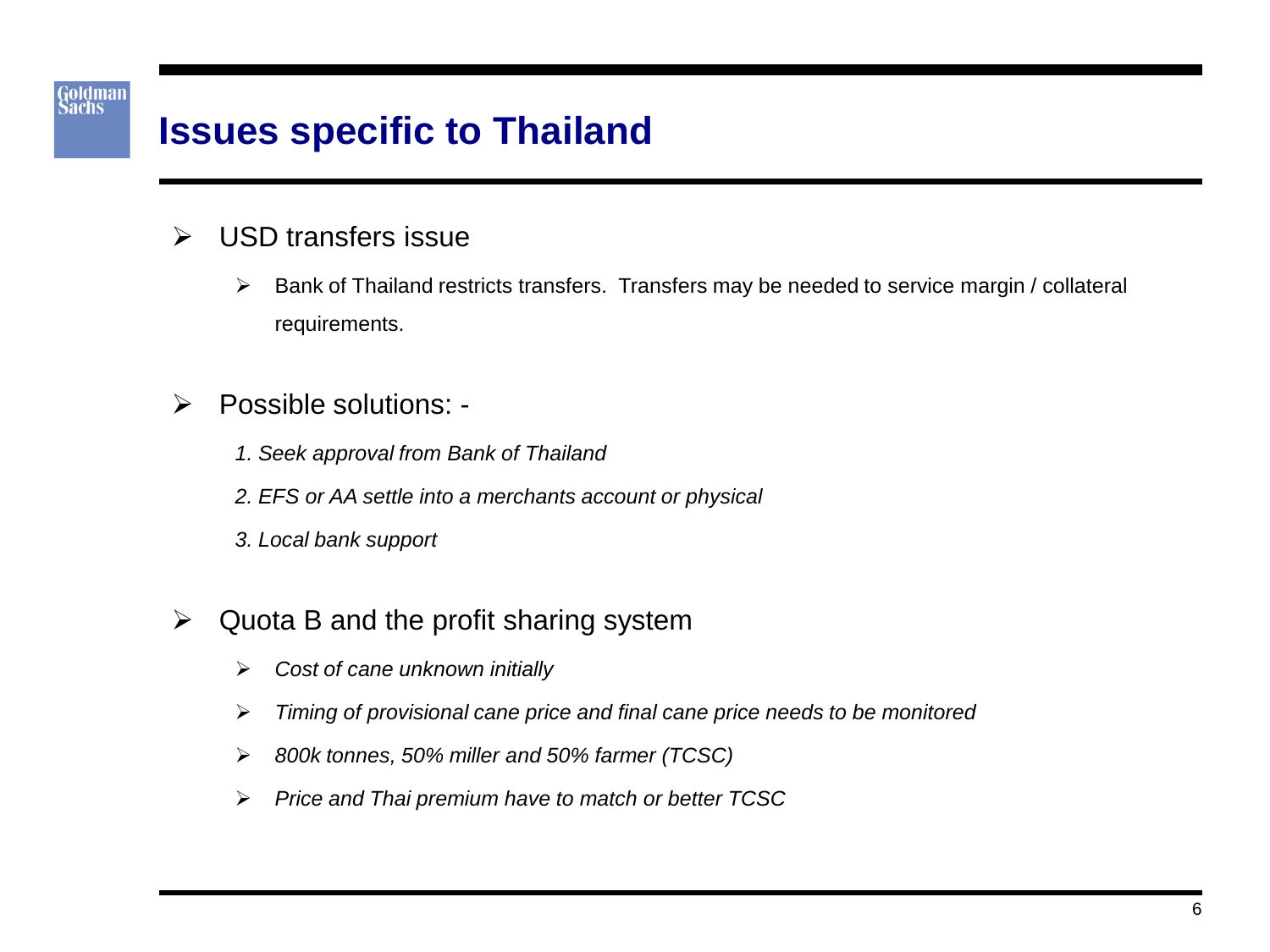# **Price components**

- $\triangleright$  ICE futures + Premium / (USD/THB) = Local Price received
- $\triangleright$  (Commodity / Currency = Result)
- March '12 24.00 + *0.50 (Prem for Thai)* = 24.50 US cents / THB = Local income
- $\geqslant$  2 KEY Points

- ▶ 1. Financial market hedge, can be achieved well prior (years) to physical premium and logistics (Although Quota B is a limitation). *Separate pricing and supply/physical*
- $\geq$  2. Premium can be maximized separately to the financial market components (Futures and Currency)
- Today's focus is on maximizing the financial market (futures) component of your price:
	- $\triangleright$  The sugar price (NY#11)
	- $\triangleright$  The Whites Raws Premium (LIFFE NY#11)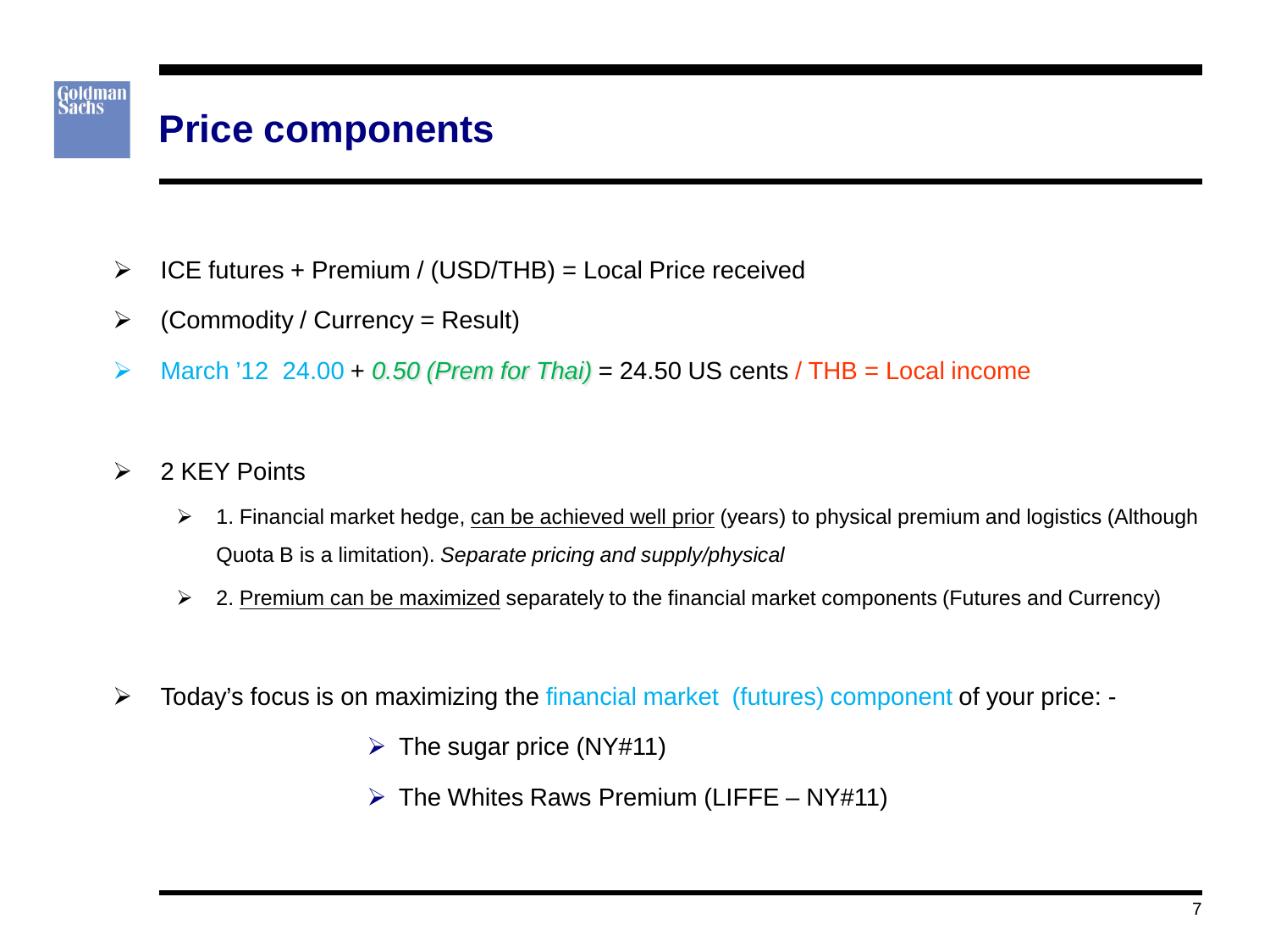# **OTC for Thai Sugar Producer**

Goldman<br>Sachs

TCSC sets cane prices as the Quota B is priced, leaving mills with sugar price exposure

- $\triangleright$  Thai millers' cost in the Quota B are fixed
- $\triangleright$  If sugar prices + premium move below the Quota B Millers could potentially have negative margins
- $\triangleright$  The millers' risk is that sugar prices move down below the Quota B level
- $\triangleright$  Implementing strategies that allow the miller to enhance the price received in the market could potentially assist in generating positive margins

OTC strategies with Banks as Counterparties typically separate the Price Risk from the Physical Underlying.

 $\triangleright$  Enhanced Credit worthiness of Bank

Advantages of structures that accrue daily: -

- $\triangleright$  Volume can be sold above current market, conditional on future market movement
- $\triangleright$  Clients become disciplined on pricing a quantity of sugar each day
- $\triangleright$  Clients know exactly what quantity of sugar is priced, at what level each day
- $\triangleright$  Unpriced sugar quantity is known and can be hedged either by simple OTC swaps or via the futures market
- $\triangleright$  The following structures can be altered, or tailored to meet clients' needs as appropriate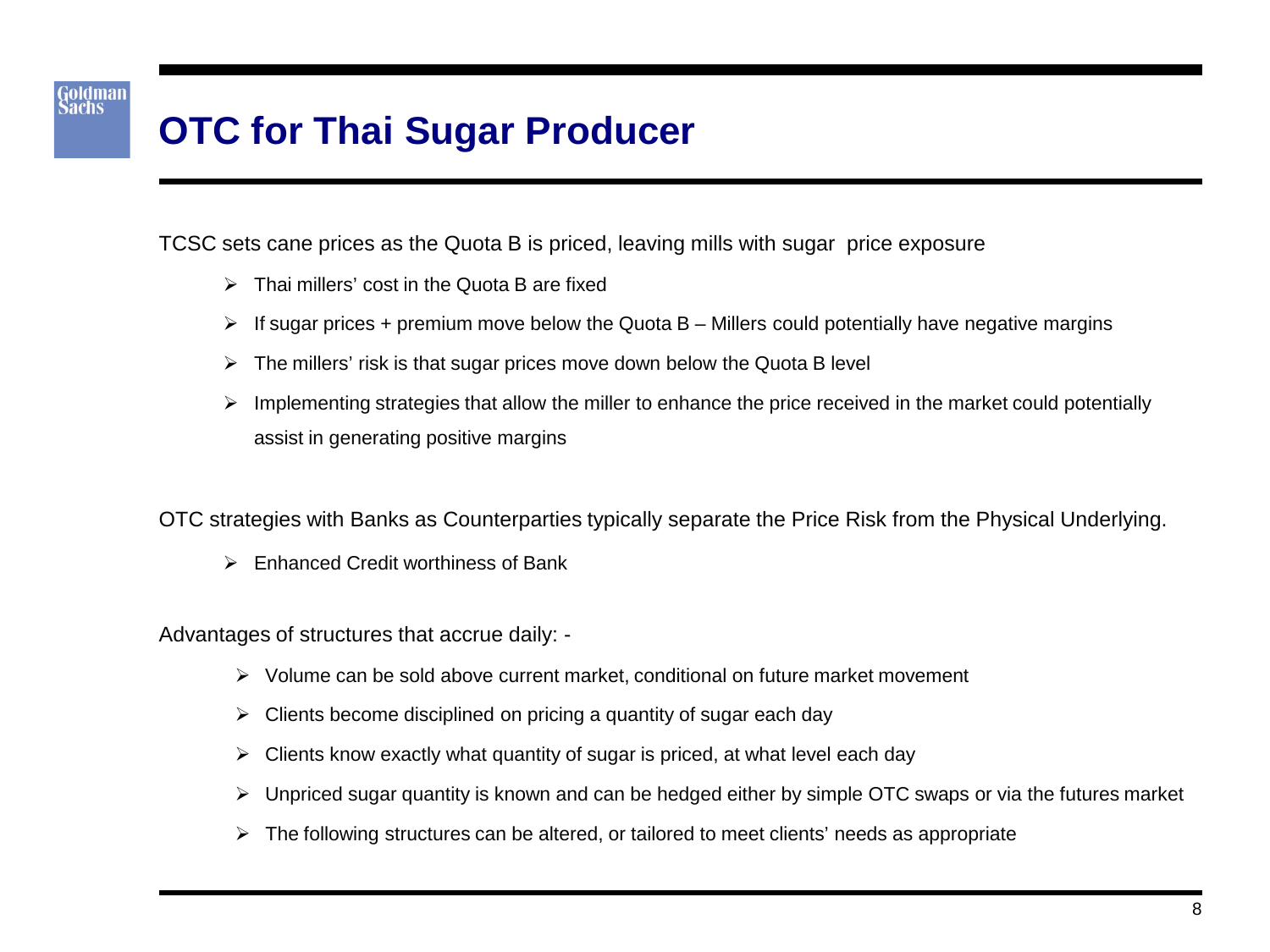### Goldman<br>Sachs

### **Producer Collar Accumulator with Daily Double Up**

Basis: March 12 @ 24.00

Expiry: 15 Feb 2012

Business days: 233

Number of lots per day : N

- 1. Every day that March 12 settles at or below 24.00 client accumulates 'N' lots of March 12 shorts at 24.00.
- 2. Every day that March 12 settles above 24.00 but below 26.55 client accumulates 'N' lots of March 12 shorts at settlement.
- 3. Every day that March 12 settles at or above 26.55 client accumulates **'2 \* N'** lots of March 12 shorts at 26.55.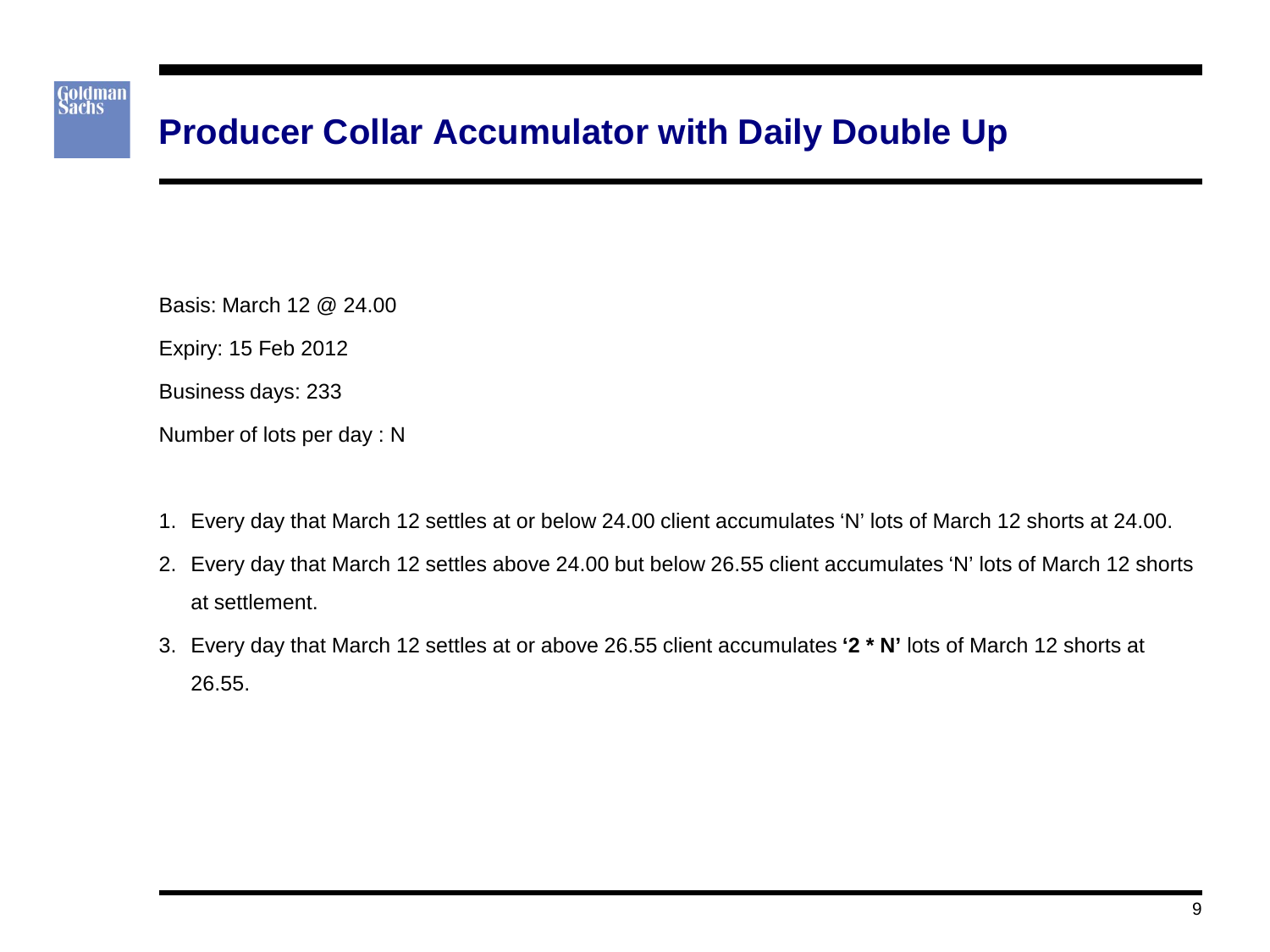

#### **Benefits**

- $\triangleright$  Client receives prices equal to or greater than current market.
- $\triangleright$  Client accumulates daily, even between the upper and lower levels.

#### **Risks**

- $\triangleright$  If the daily close price settles above 26.55 (the fixed price), client accumulates double daily notional (N)
- $\triangleright$  If prices keep closing above the fixed price for the tenor of the entire trade, client will price double the quantity at 26.55, which will be lower than the prevailing market price
- $\triangleright$  Should price keep rising mark-to-market losses are theoretically unlimited
- $\triangleright$  Value of the structure will change with volatility, price of the underlying, time to expiry, interest rates and other factors; this can effect early closeout valuation.
- $\triangleright$  If this structure is not EFS'ed at expiry the client is obliged to cash settle this transaction with Goldman Sachs or partner bank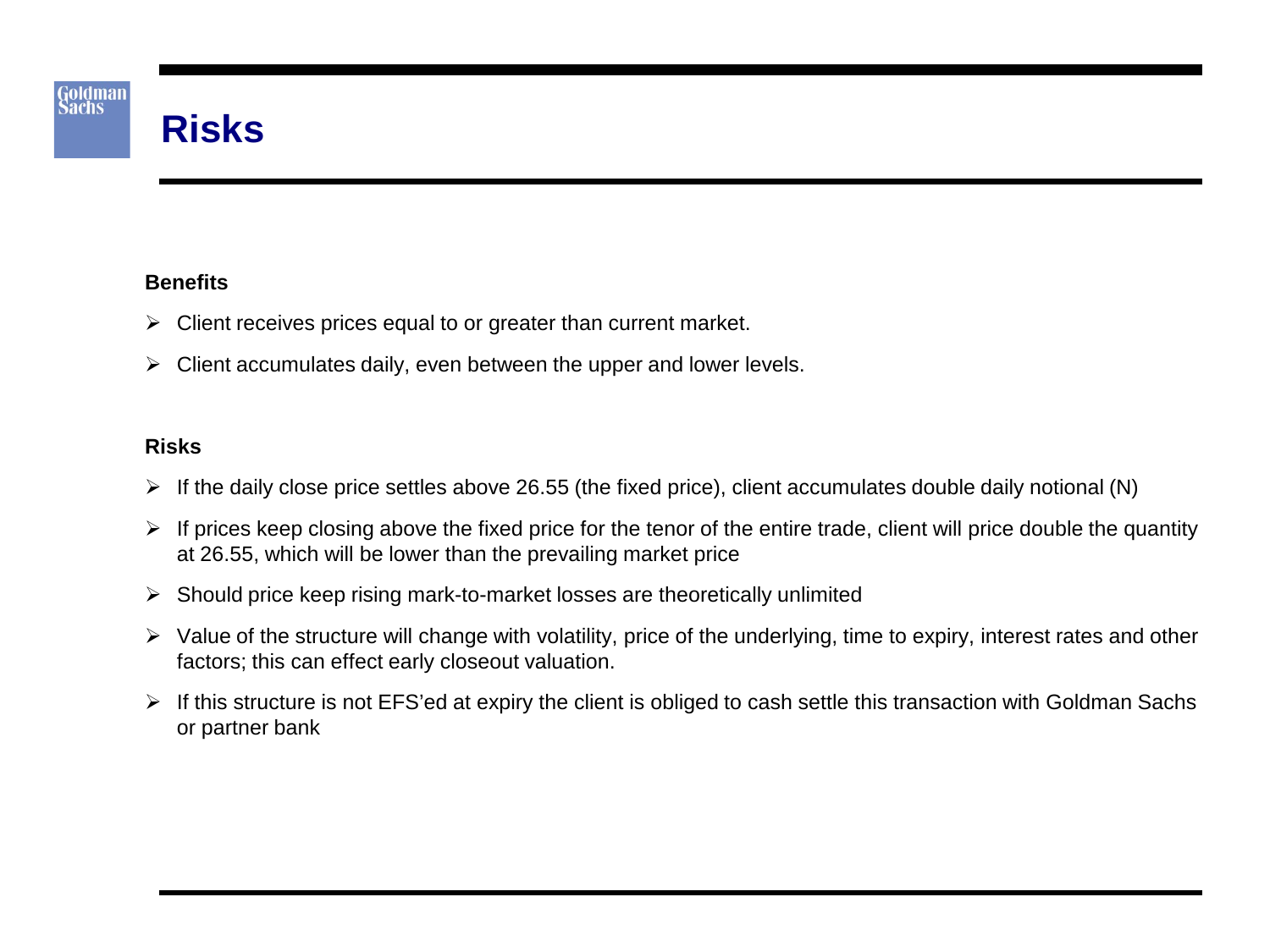## **Producer Accumulator with Daily Knock Out and Double Up at Expiry**

Basis: March 12 @ 24.00

Expiry: 15 Feb 2012

Goldman<br>Sachs

Business days: 233

Number of lots per day : N

- 1. Every day that March 12 settles above 19.00 client accumulates 'N' lots of March 12 shorts at 27.50.
- 2. Every day that March 12 settles at or below 19.00 client accumulates 'Zero' lots of March 12 shorts.
- 3. In addition **at Expiry** (15 Feb 2012) if March 12 settles at or above 27.50 client accumulates **a further '233 \* N' lots** of March 12 shorts at 27.50.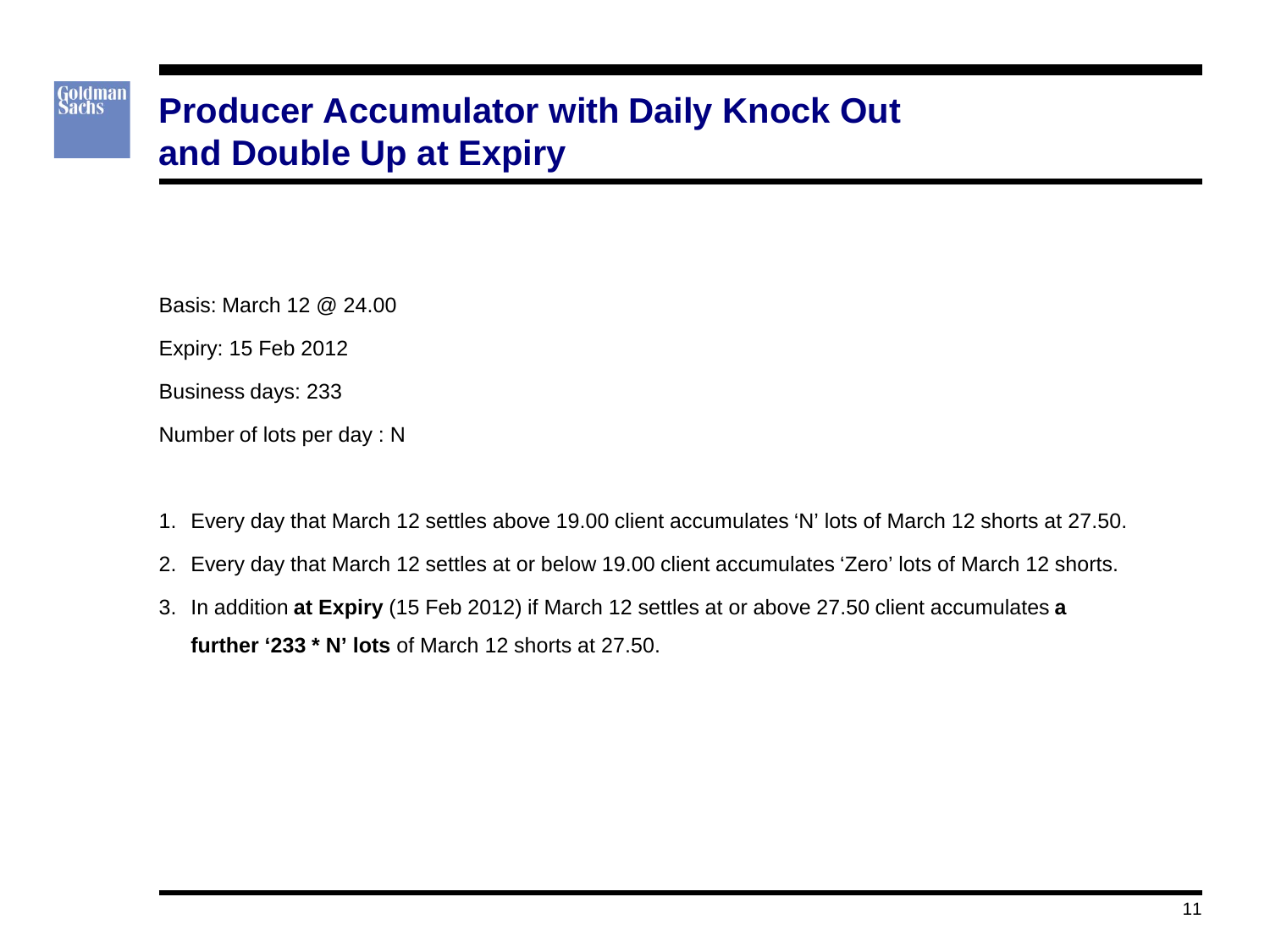#### **Benefits**

- $\triangleright$  Client receives initially a significantly better price than current market level.
- $\triangleright$  Should prices fall below a KO level, no lots are sold for that day but structure remains

#### **Risks**

- $\triangleright$  If the daily close price settles above the fixed price on expiry, client is obliged to sell 2x quantity at the fixed price. This means client must leave the double up volume unhedged until outcome of double up is known
- $\triangleright$  If price closes above the fixed price at expiry, client will price double the quantity at the fixed price, which will be lower than the prevailing market price on expiry
- $\triangleright$  Should price keep rising mark-to-market losses are theoretically unlimited
- $\triangleright$  Value of the structure will change with volatility, price of the underlying, time to expiry, interest rates and other factors; this can effect early closeout valuation.
- $\triangleright$  If this structure is not EFS'ed at expiry the client is obliged to cash settle this transaction with Goldman Sachs or partner bank
- $\triangleright$  The client does not accumulate if the market settles below the knock out level i.e. you are unhedged if the market stays below the knock out level continuously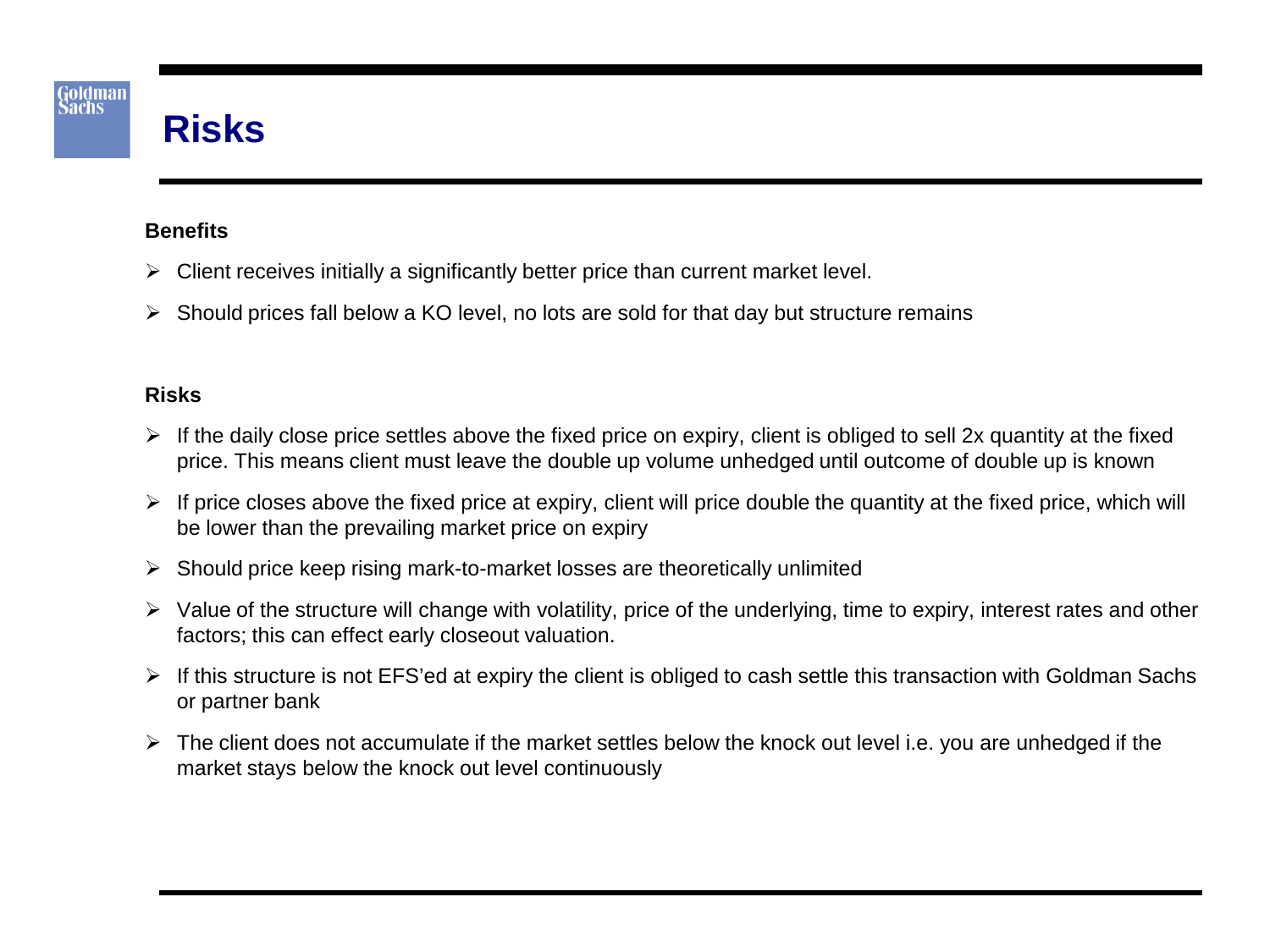### **Producer Accumulator with Single Knock Out and Double Up at Expiry**

Basis: March 12 @ 24.00

Expiry: 15 Feb 2012

Goldman<br>Sachs

Business days: 233

Number of lots per day : N

- 1. Client accumulates 'N' lots of March 12 shorts at 27.90 providing that March 12 does **not settle at or below 18.40**, in the event that March 12 does settle at or below 18.40 then **all accumulation stops and the trade ceases to exist.** Client however keeps all lots accumulated up to that time.
- 2. In addition **at Expiry** (15 Feb 2012) if March 12 has not settled at or below 18.40 for the duration of the trade and then settles at or above 27.90 (on expiry) then client will accumulate a further '233\*N' lots of March 12 shorts at 27.90.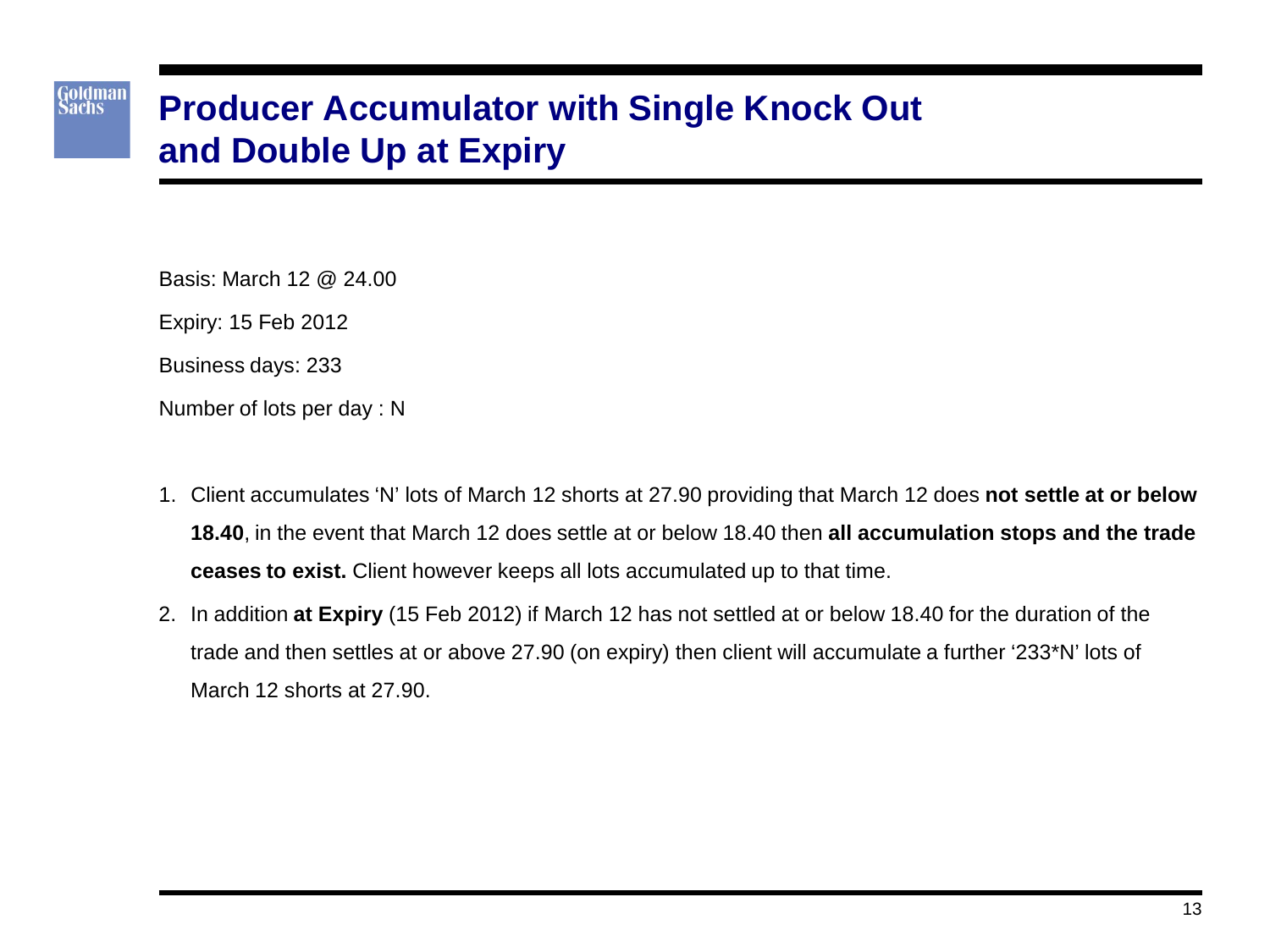## **Risks**

#### **Benefits**

- $\triangleright$  Client initially receives a significantly better price than current market price
- $\triangleright$  Keep accumulated lots up until KO

#### **Risks**

- Should prices fall below a KO level, the whole structure ceases to exist i.e. you will be unhedged, apart from the accumulated lots up to point of KO
- $\triangleright$  If the daily close price settles above the fixed price on expiry, client is obliged to sell 2x quantity at the fixed price. Client needs to keep this volume unhedged
- $\triangleright$  Should price keep rising mark-to-market losses are theoretically unlimited
- $\triangleright$  Value of the structure will change with volatility, price of the underlying, time to expiry, interest rates and other factors; this can effect early closeout valuation.
- $\triangleright$  If this structure is not EFS'ed at expiry the client is obliged to cash settle this transaction with Goldman Sachs or partner bank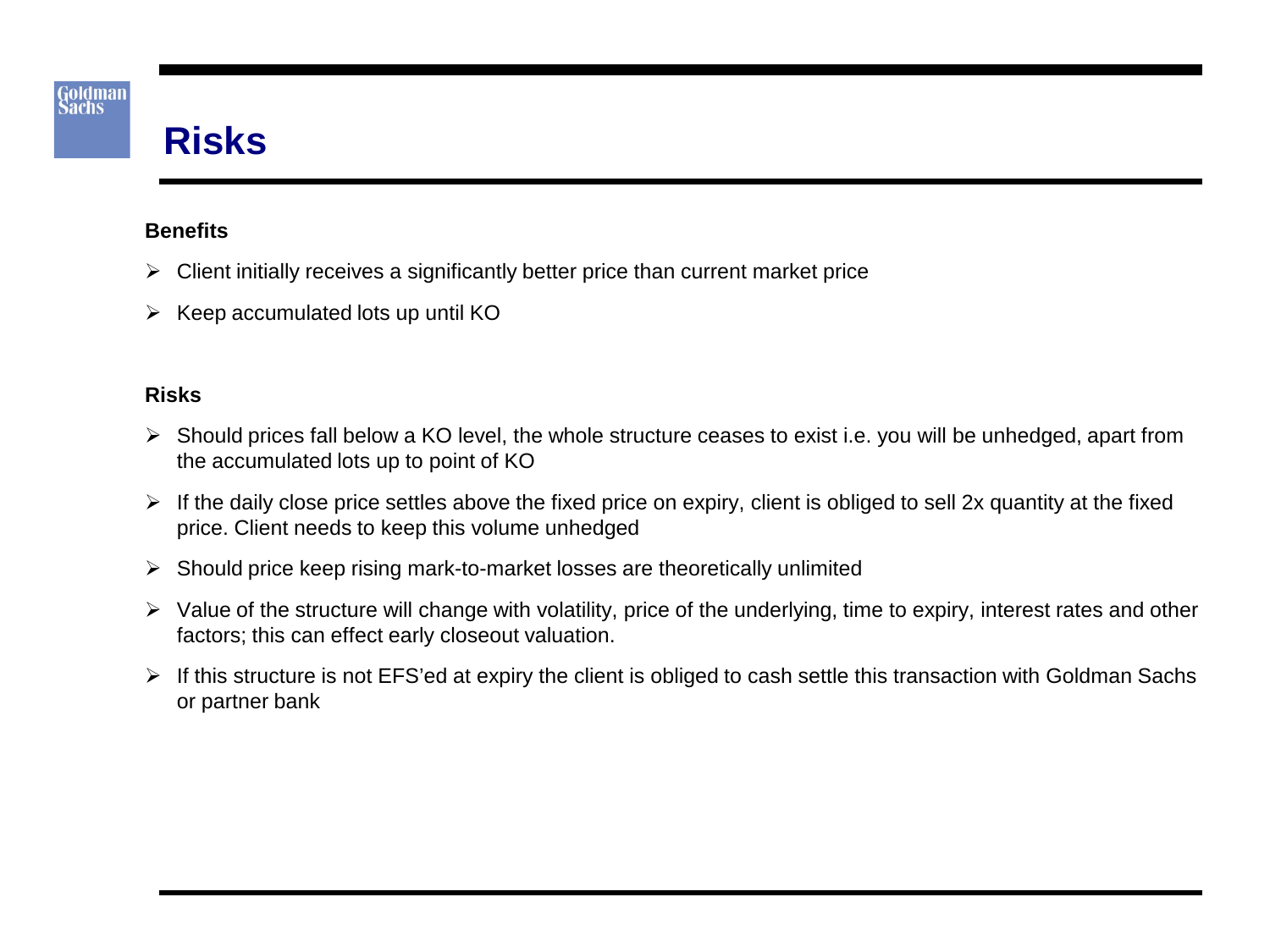### *New Product: -*

Goldman<br>Sachs

### **Leveraged White Premium Collar Accumulator**

Underlying : March 12 White sugar premium basis USD 98.00 Expiry : 1 Feb 2012 Lower level : 98.00 Upper level : 118 Treble Up Level : 118 Lots per day : 2 Treble up lots: 442 Business days : 221

- 1. Every day March12 white premium settles at or below USD 98 client accumulates 2 lots short March 12 white sugar / long March 12 raw sugar at USD 98
- 2. Every day March12 white premium settles above USD 98 but below USD 118 client accumulates 2 lots short March 12 white sugar / long march 12 raw sugar at Settlement price
- 3. Every day March12 white premium settles at or above USD 118 client accumulates 2 lots short March 12 white sugar / long March 12 raw sugar at USD 118

In addition At Expiry if March 12 White premium settles at or above USD 118 then client accumulates a further 442 lots short March 12 white sugar / long march 12 raw sugar at USD 118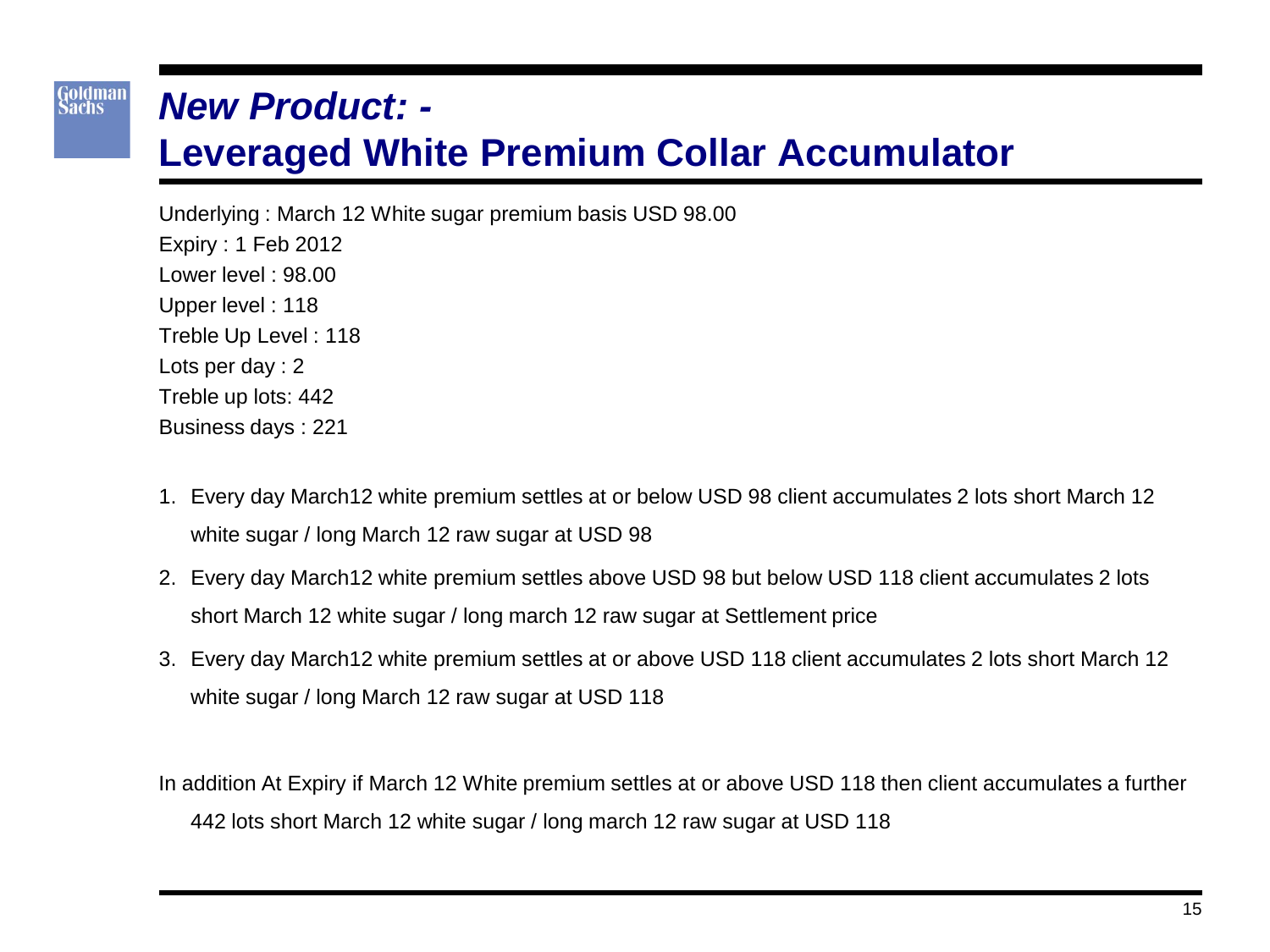# **Why is Goldman Sachs in physical commodities?**

- Existing clients increasingly want price risk management in physically settled contracts
	- » Simplified accounting

- » Board level familiarity
- » Performance/credit concerns around fixed-price contracts with physical suppliers
- » Derivative policy limitations, either for regulatory or governance reasons
- Credit considerations in certain jurisdictions, and with certain counterparts
- Lack of reliable price references for certain products and locations
- Increasing emerging market commodity focus
- Physical market participants are interested and provide liquidity
- Lenders support it with their corporate clients
- Goldman is new to physical sugar, does not want to be a trade house, but recognizes physical transactions as a way to access price risk opportunities i.e. non-derivative vehicle to manage price
- Commodity Finance Products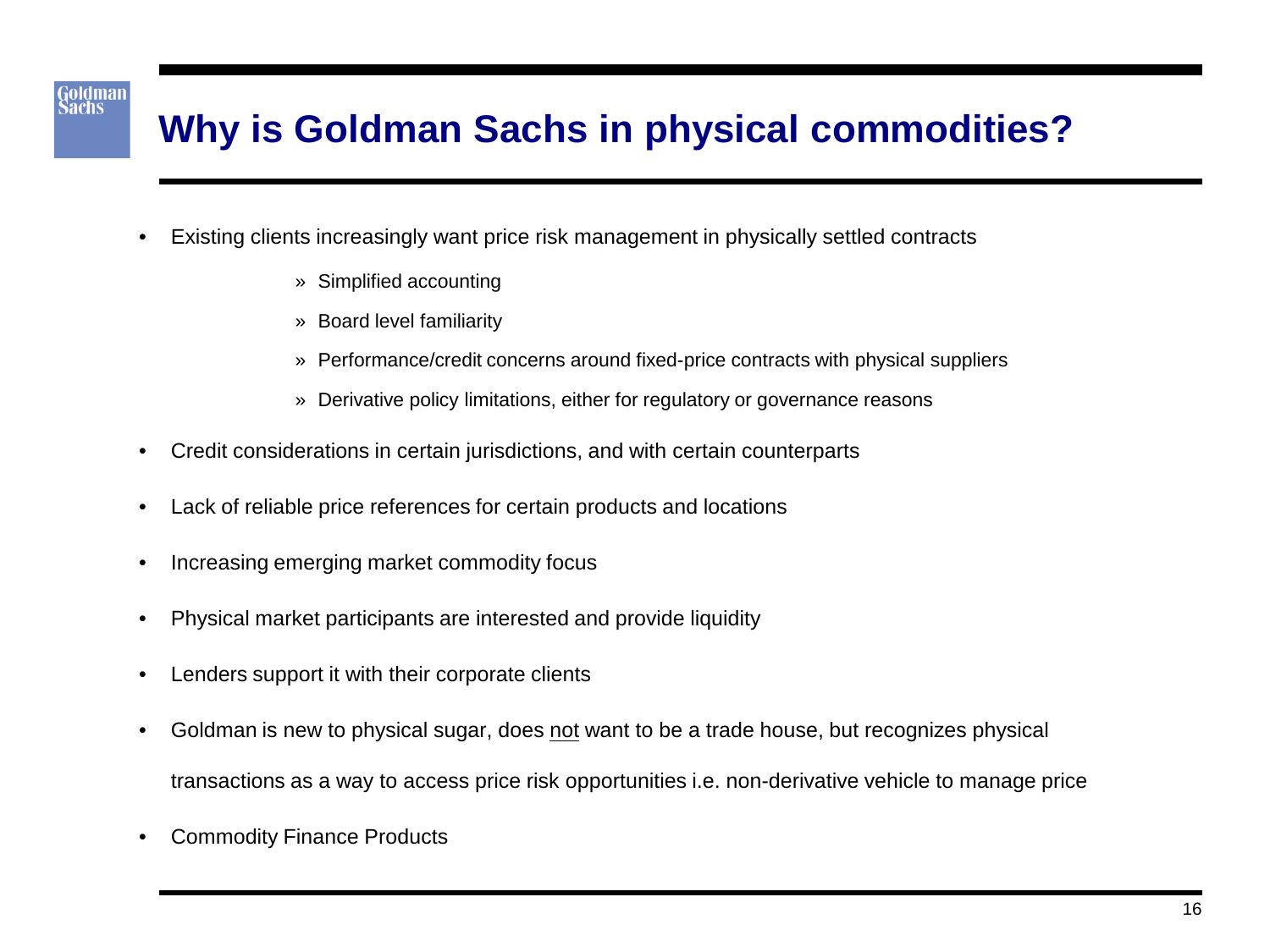

## **Summary – Thank you**

#### *Process is underway: –*

- $\triangleright$  Product Tools are available, direct or via local bank
- $\triangleright$  Examples demonstrates value
- $\triangleright$  Education Today and more available

#### *Next Steps: -*

- **▶ One-on-one discussions**
- ▶ Credit & Documentation (role for local partner bank)
- $\triangleright$  Detailed risk and sensitivity analysis disclosure and discussion
- $\triangleright$  Strategy development and implementation (place order)
- $\triangleright$  Close-out hedge & deliver physical sugar for a profitable price